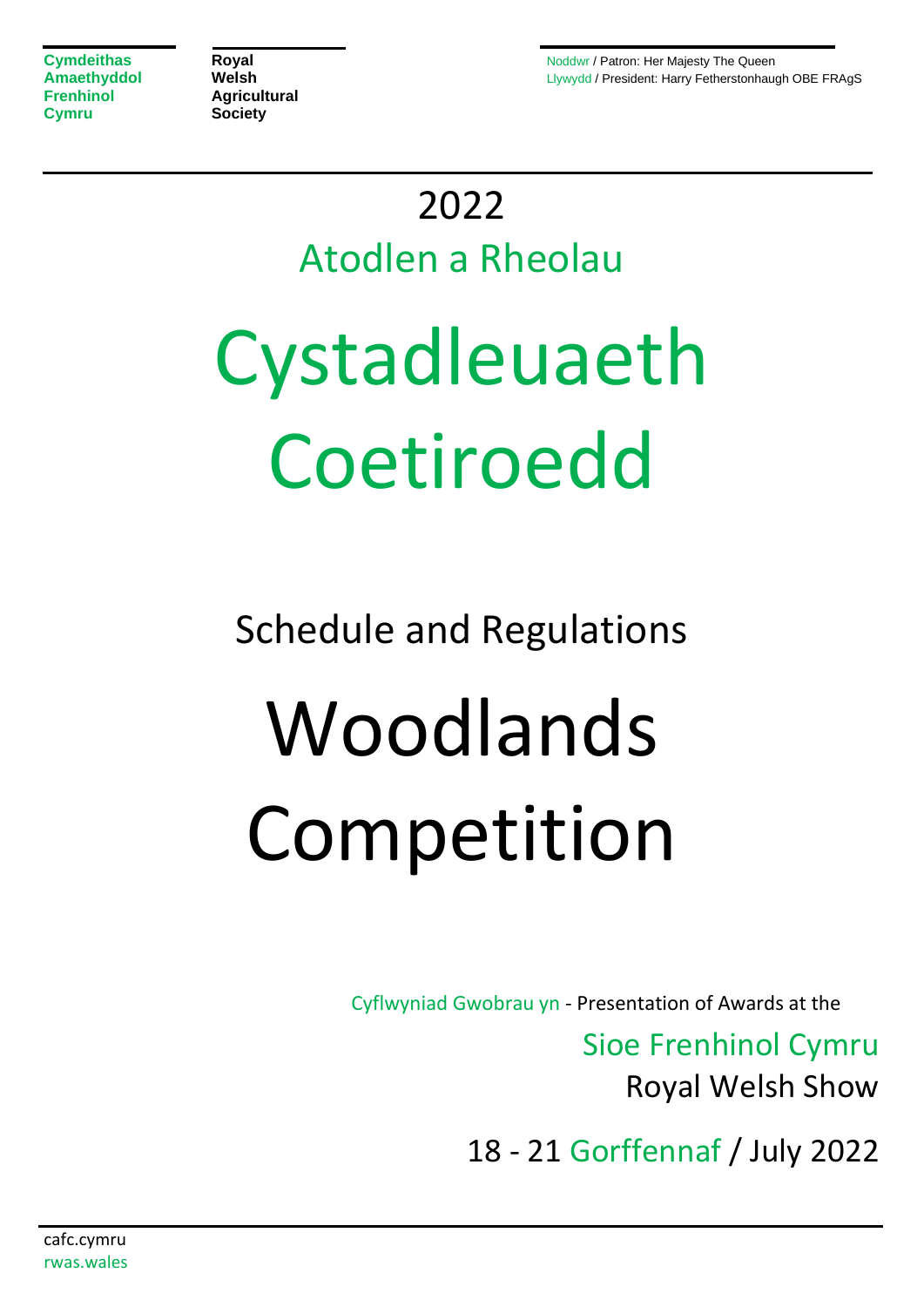## **Ceisiadau Olaf**

**Closing date for entries 16 May 2022 –** Please submit your entry as soon as possible, this will assist us to arrange the inspection programme in a timely fashion. Your support will be very much appreciated.

**KINDLY NOTE THAT NO LATE ENTRIES WILL BE ACCEPTED**

## **Tâl Ymgeisio**

## **Entry Fee**

£40.00 per Woodland or £35.00 if you are a fully paid member of RWAS both include entry into the National Competition in 2025

## **Payment by BACS**

Account Number 40713058 Sort Code 40-15-14 Account Name Royal Welsh Agricultural Society Ltd Please can you put 'Wood' as the reference along with Woodland name.

## **Medal Cards**

Medal Cards will be awarded to both the Owner and the Manager / Forester

## **Cyflwyniad Gwobrau**

## **Presentation of Awards**

2022 Royal Welsh Show Confor Marquee - Forestry Section Tuesday 19 July 3.00p.m.

## **Manylion cyswllt**

## **Contact details.**

Mrs Bethan Davies CAFC Cyf / RWAS Ltd

 $\sqrt{2}$ WWW



## **Beirniaid**

**Judges**

Mr Chris Jones Mr Alan Hubbuck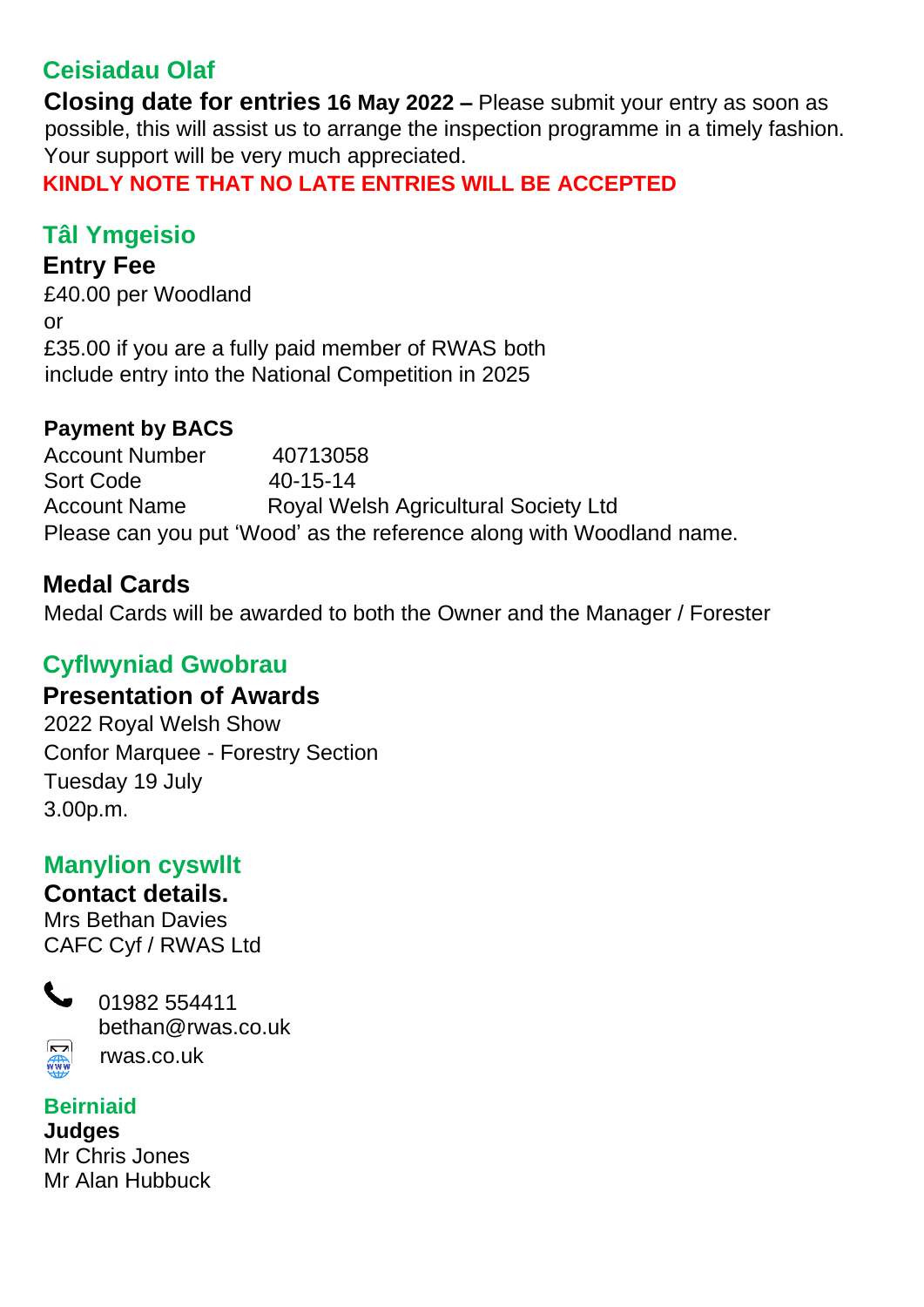## **OBJECTIVE**

To recognize the excellence in Forestry and Farm Woodland Management in Wales.

## **HOW TO ENTER**

- 1. **Woodland classes** the owner should select a range of representative areas of all the woodlands on their property for judging and provide the judges with the reasons for their selection. The judges will not have time to visit all areas especially on larger estates.
- 2. **Stand classes –** Areas entered as stand classes should be managed as a single entity and not spread over several different areas. The owner should select a representative area usually not exceeding one hectare in extent for the judges to view. Each stand or sub-compartment should only be entered in to one Stand class. Entrants are limited to one entry per Stand class.
- 3. Judges will consider Silvicultural management and will pay special attention to improved management over the past ten years. The whole of the area within the management unit must be entered and its area stated. Any working plan, objectives, or written scheme of management together with records should be produced.
- 4. Areas, which will have been naturally regenerated or grown from coppice are eligible for entry.
- 5. Awards will be made at the discretion of the judges.
- 6. The best entries for each Class from the four years (2021 2024) will be invited to enter the Welsh National Competition in 2025.
- 7. Entries must be made on the attached form and emailed to: bethan@rwas.co.uk no later than **16 May 2022.**
- 8. Guidance notes are included in the application form, however if further help is required to complete the form this is available on request; please contact Mrs Bethan Davies (bethan@rwas.co.uk) in the first instance.
- 9. Judges will view the entries as soon as possible after the closing date.
- 10. Please note: information from entry forms will be stored on the computer and the name, address and details of entries may be published in the catalogue, unless otherwise advised; information about results may also be published and/or provided to the press for publication. Information about exhibitors may also be passed to any regulatory authority or Trading Standards. The making of an entry is irrevocable consent for the storage and disclosure of information in this way.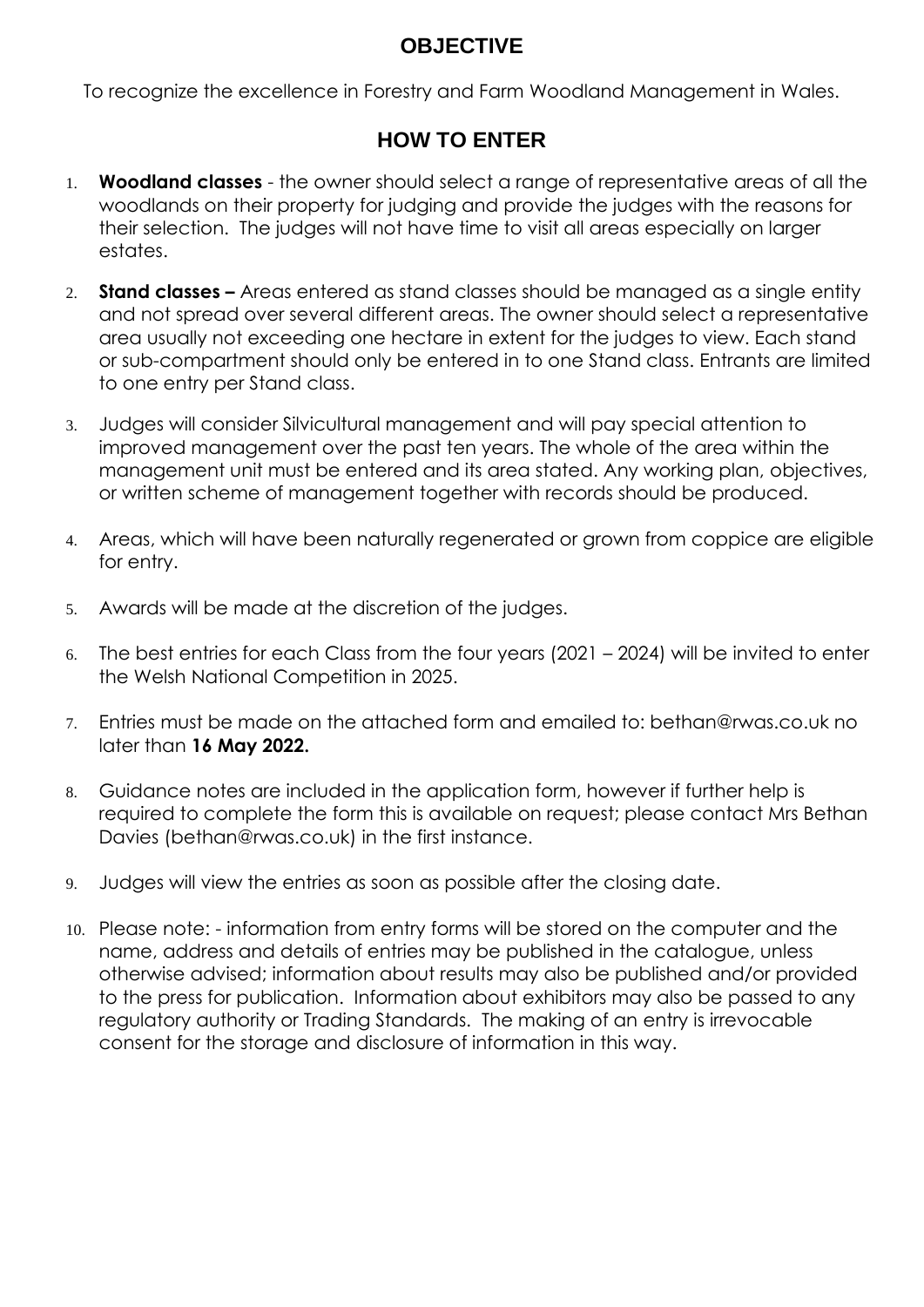### **DOSBARTHIAD - CLASSIFICATION**

## **WOODLANDS**

## **BROADLEAVED, CONIFER AND MIXED WOOD OR STAND OF TREES (EXCLUDING POPLAR)**

## **PART 1**

### **BEST MANAGED WOODLANDS – Compulsory Section**

**Woodland Class 1** - Best Managed Woodlands 1 - 15 Hectares

**Woodland Class 2** - Best Managed Woodlands 16 – 50 Hectares

**Woodland Class 3** - Best Managed Woodlands 51 – 200 Hectares

**Woodland Class 4** - Best Managed Woodlands Over 200 Hectares

## **PART 2**

**BEST MANAGED STAND or COMPARTMENT – Optional Section** 

| <b>STAND</b><br><b>CLASS</b> | You should select a specific area, not exceeding 1 ha, to show the judges.<br>Only one entry per stand class is allowed.                          |
|------------------------------|---------------------------------------------------------------------------------------------------------------------------------------------------|
| A                            | Wood of new or restocked planting containing over 50% broadleaves under 10 years<br>old. Stands under 3 years should have a minimum height of 2m. |
| B                            | Wood or stand containing over 50% broadleaves, over 10 & under 40 years old.                                                                      |
| C.                           | Wood or stand containing over 50% broadleaves, over 40 years old.                                                                                 |
| D                            | Wood of new or restocked planting containing over 50% conifers under 10<br>years old. Stands under 3 years should have a minimum height of 2m.    |
| E.                           | Wood or stand containing over 50% conifers, over 10 & under 30 years old.                                                                         |
| F.                           | Wood or stand containing 50% conifers, over 30 years old.                                                                                         |
| G                            | Area managed using low impact silvicultural system of any species.                                                                                |
| H.                           | A Community Woodland OR a Woodland providing enhanced Public Access<br>facilities                                                                 |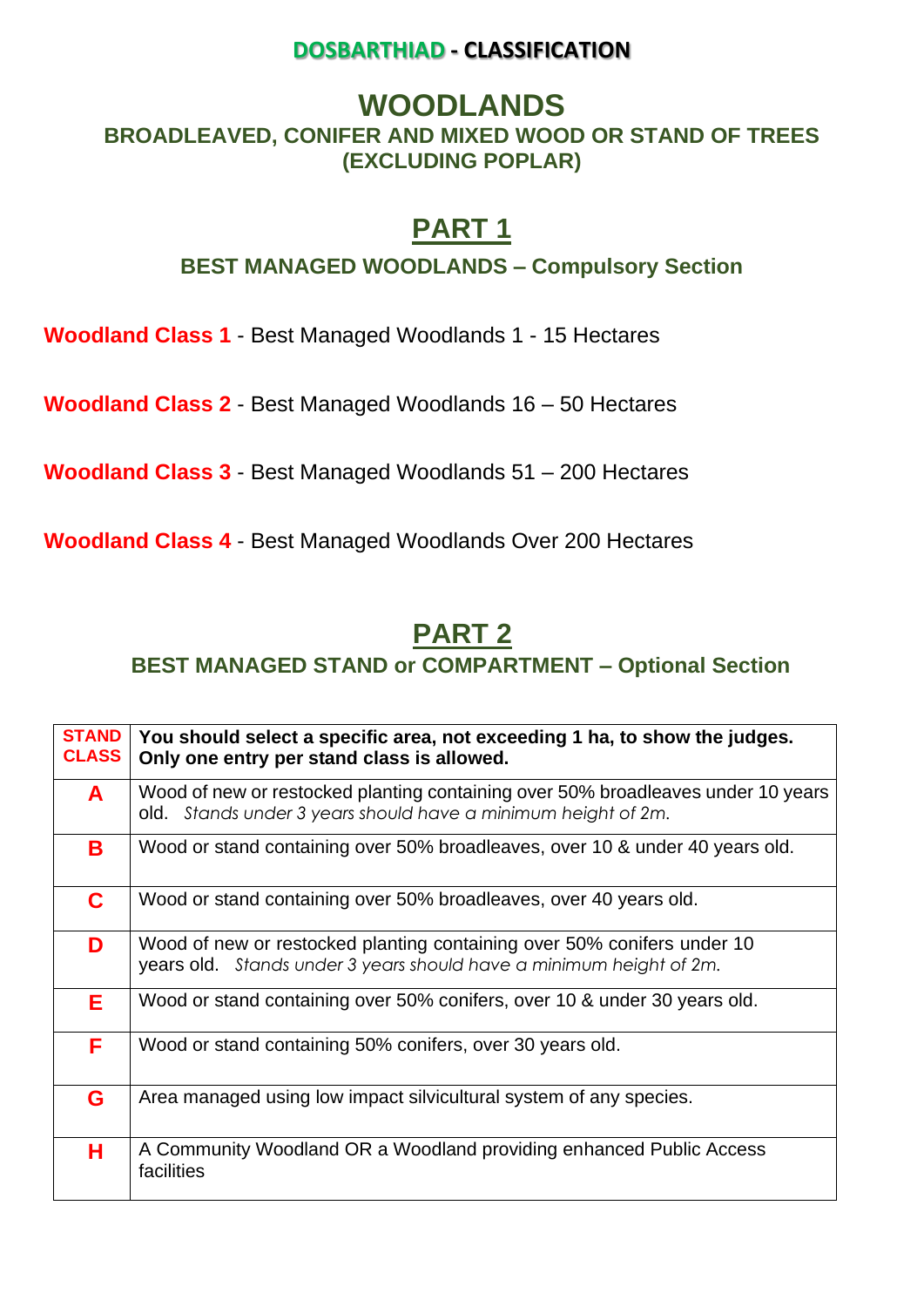#### **GWOBRAU – AWARDS**

Gold, Silver and Bronze Medal Certificates will be awarded at the discretion of the judges.

#### **GWOBRAU ARBENNIG - SPECIAL PRIZES**

**SP1** The Milford Silver Medal awarded to the

Best Broadleaf Entry in Stand Classes A, B & C

- **SP2 \*\*\*\* The Charles Shakerley Memorial Perpetual Challenge Cup** awarded to the Best Conifer Entry in Stand Classes D, E & F
- **SP3 \*\*The EFG Perpetual Challenge Cup** awarded for the Best Entry in Woodland Classes 1, 2, 3 & 4
- **SP4 The Meirion Davies Memorial Perpetual Challenge Cup** awarded to the Best Community Woodland or Public Access Woodland in Stand Class H
- **SP5 Cash Prize of £100** awarded for the Best Farm Woodland (Managed as part of an Agricultural business)
- **SP6 \*\*The RC Williams-Ellis Perpetual Challenge Cup** and awarded to a **Privately Owned Woodland** gaining the highest cumulative number of points for the Stand Classes entered
- **SP7 The Wilson Memorial Shield** awarded to the Forester or Manager of a privately owned Woodland gaining the highest cumulative number of points for the Stand Classes entered
- **SP8 The Royal Forestry Society of England, Wales and Northern Ireland Gold Medal Certificate** awarded to the Best Entry in all Stand Classes.
- **SP9 The ICF Challenge Trophy** for the **Best Professional Management** in all Woodland Classes
- **\*\* Society Owned Trophy**
- **\*\*\*\* Non-Society Owned Trophy**

## **TREFN Y GYSTADLEUAETH - COMPETITION ROTA**

- **2021 - NORTH** Anglesey, Caernarfon, Denbighshire, Flintshire & Meirionnydd
- **2022 - SOUTH EAST –** Brecon, Glamorgan & Monmouthshire
- **2023 - MID** Cardigan, Montgomeryshire & Radnorshire
- **2024 - SOUTH WEST** Carmarthenshire & Pembrokeshire
- **2025 - Welsh National Competition** by invitation from the Best Entries of 2021, 2022, 2023 & 2024